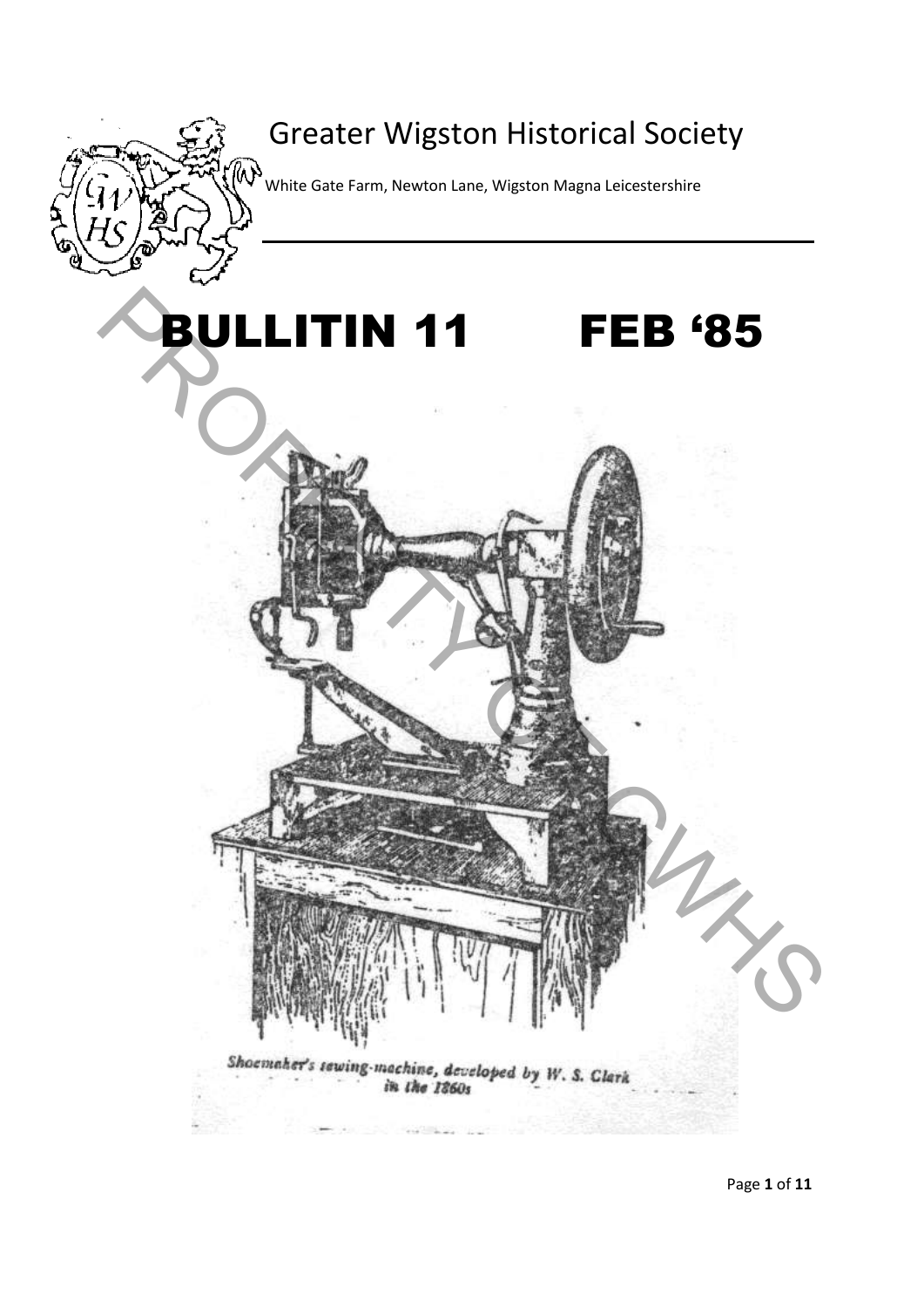#### **Notices**

16th January Wednesday 7.30 pm.

"Wigston and the 1881 Census."

A workshop session for everyone.

20<sup>th</sup> February Wednesday 7.30 pm

A.G.M. Meeting

plus Members Evening...photos, slides, treasures bring them along for others to see.

20th March Wednesday 7.30 pm

to be arranged....

THESE MEETINGS AT WIGSTON LIBERAL CLUB, COMMITTEE ROOM 7.30pm.

17<sup>th</sup> April Wednesday 7.30 pm.

Visit to All Saints Church, Wigston.

Meet in the Church Yard or if wet in the Church porch.

15<sup>th</sup> May Wednesday 7.30 pm

Evening Coach Tour

Leicestershire Villages and Countryside

Guided by Duncan Lucas

## \*\*\*\*\*\*\*\*\*\*\*\*\*\*\*\*\*\*\*\*\*\*\*\*\*\*\*\*\*\*\*\*\*\*\*\*\*\*\*\*\*\*\*\*\*\*\*\*\*\*\*\*\*\*\*\*

#### **SUBSCRIPTIONS**

Subscriptions for 1985 are due at the A.G.M. meeting in February. At this meeting it will be discussed whether to increase them or keep them at the present rate. Members will be informed in due course.

I am preparing some notes on Wigston Pubs, Inns and Beer houses. If anyone has any reminiscences anecdotes, name changes, information about landlords and 'character's please jot them down for me or get in touch. My thanks in advance. plus Members Evening...photos, slides, treasures bring them along for<br>
20th March Wednesday 7.30 pm<br>
to be arranged...<br>
THESE MEETINGS AT WIGSTON LIBERAL CLUB, COMMITTEE ROOM 7.30pm.<br>
17<sup>th</sup> April Wednesday 7.30 pm.<br>
Visit

Ian Varey 150 Welford Road, Wigston. Leicester. LE8 1SN

#### **NEW MEMBERS**

New Members are always welcome, so, just come along to the meetings and make yourself known. You will be sure of a warm welcome, Ed.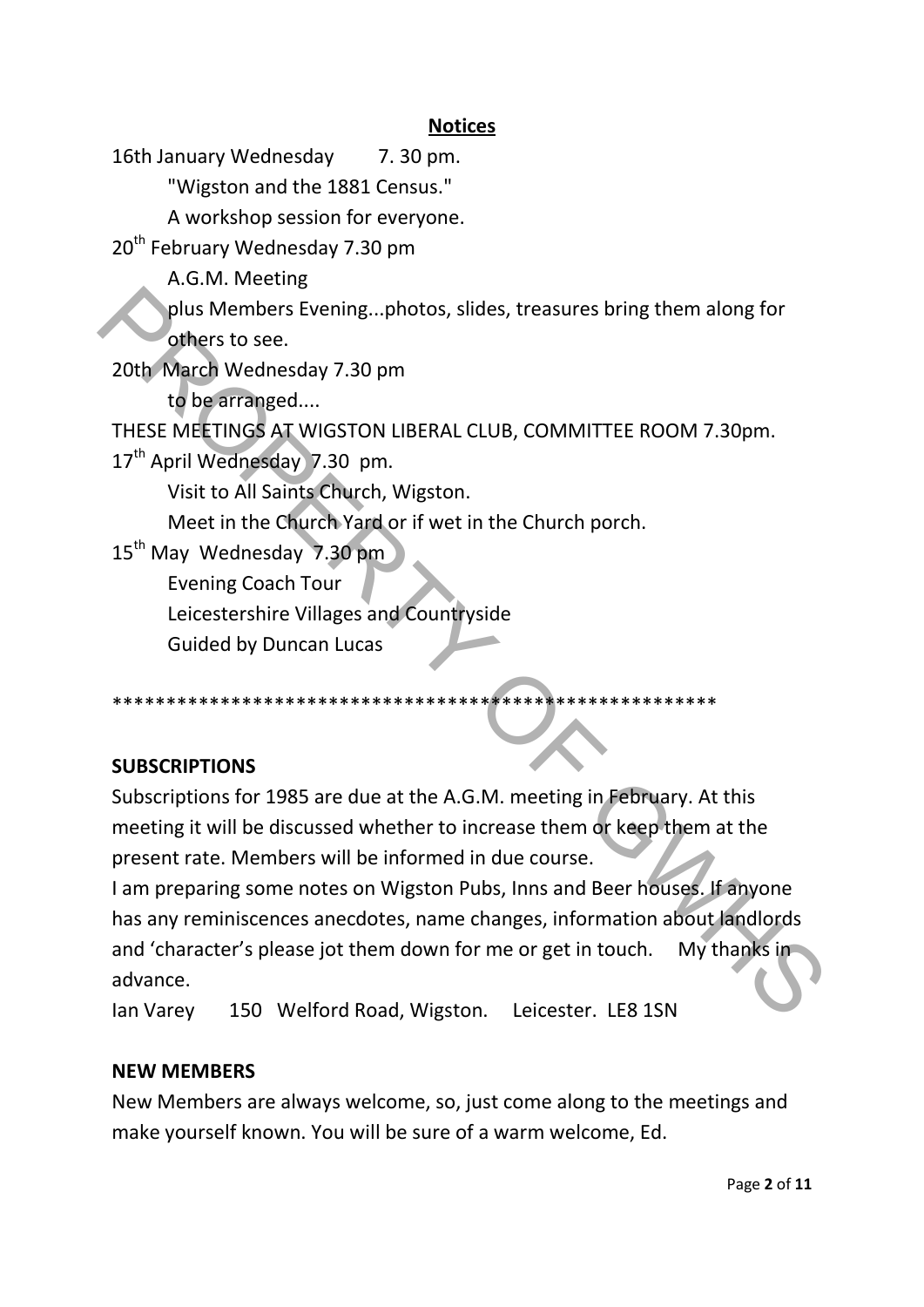#### **LEICESTERSHIRE LOCAL HISTORY COUNCIL. 1985 PROGRAMME.**

Early Railway Architecture with slides

Mr, F. Hartley, Leicestershire Museum Service.

Monday March 11th 7. 30 pm

The Restoration and Care of Archives

Mr. G, Bloodworth, Assistant Keeper (Conservation) Records Office. Monday April 13th 7.30 pm

Adult Education and Local History

Mr, R. Greenall, Adult Education Dept, Leicester University. Tuesday May 21st 7.30 pm.

A.G.M. at Desford, by courtesy of the Desford Local History Group, Leicestershire and the Battle of Bosworth.

Dr. D. Williams. History Dept, Leicester University.

#### \*\*\*\*\*\*\*\*\*\*\*\*\*\*\*\*\*\*\*\*\*\*\*\*\*\*\*\*\*\*\*\*\*\*\*\*\*\*\*\*\*\*\*\*\*\*\*\*\*\*\*\*\*\*\*\*

#### **Report of the Society's October Meeting,**

Seventeen members heard Mr Ian Varey give an illustrated talk on Heraldry. He traced the early history and development of Heraldry and went on to explain how the 'art form' became a 'science' with the formation of the College of Heralds in 1483 a body still in existence today. Mr. G, Bloodworth, Assistant Keeper (Conservation) Records Office.<br>
Morday April 13th 7.30 pm<br>
Adult Education and Local History<br>
Mr. R. Greenall, Adult Education Dept, Leicester University.<br>
Tuesday May 21st 7.30 pm<br>
A.G.

With the help of some printed hand-outs, we were then introduced to some of the rather complex Rules of Heraldry, such as colours, geometric designs, mythical beasts and family differences all with Old French names.

After the talk there were many questions and comments, indicating that much interest had been aroused. A vote of thanks was then given to the speaker for a most interesting and colourful talk, and the meeting closed at 9.15pm.

#### **Report of the Society's November Meeting,**

This meeting was moved from our traditional Wednesday date to the third Friday of the month, to enable us to hold the Magic Lantern Show in the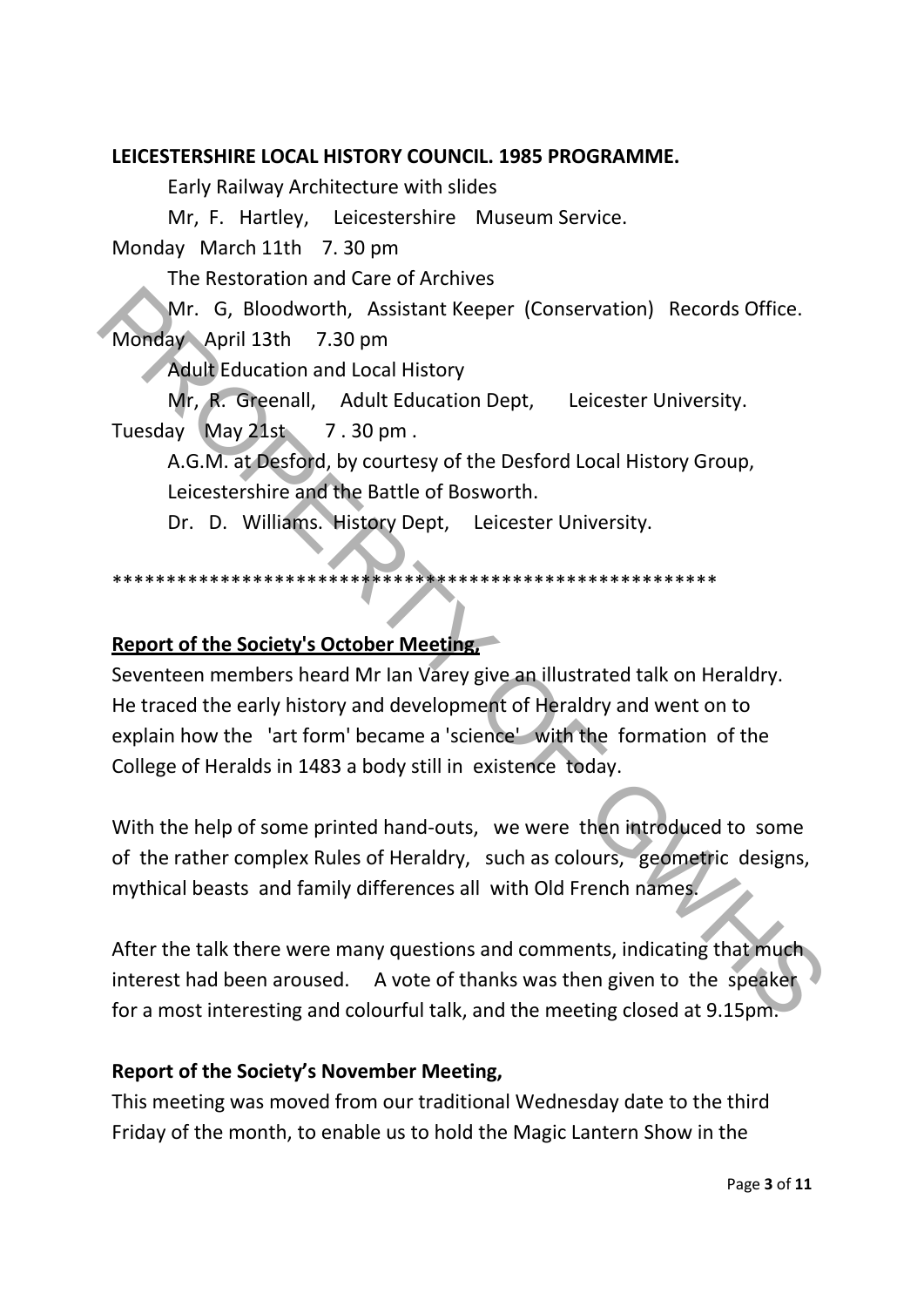Concert Room of the Wigston liberal Club. It was a wise move, for there was a good sized audience, made up of Society Members and the general public, Duncan had dusted off his splendidly large and antiquated Epidiascope and treated us to some excellent black and white glass transparencies, on a variety of County subjects, dating from the 1890's up to sometime just after the Second World War. The County windmills as they stood in the 1930 's made a fine section as did the various pictures of the Fire Brigades, both in action shots and as set pieces showing off both men and machines.

The well informed audience was able to add many additional comments and facts to Duncan's excellent commentary as both village-scenes and long gone Leicester streets were shown and identified.

It was with some disappointment that the last slide was shown, and after a vote of thanks to Duncan the official meeting closed, Only to carry on for some time afterwards unofficially in enthusiastic conversation due to the memories evoked by those old pictures!

#### **Report on the Society's December Meeting**

Only fourteen members were able to attend our first Christmas party, which was a pity as those present had a very good evening. A big thank-you to Mrs Bingley and Mrs Lanston who bought and prepared the food and wine. Just before the evening got underway they and the other lady members set out a splendid buffet, Ian had organised some traditional party games and quizzes including one on Wigston which is printed in this Bulletin for those people who were unable to attend. made a fine section as did the various pictures of the Fire Brigades, both in<br>action shots and as set pieces showing off both men and machines.<br>The well informed audience was able to add many additional comments and<br>facts

Midway through the evening to the accompaniment of seasonal music the buffet was consumed and there was much enjoyable conversation such as these member's evenings always seem to generate. Those present resolved to spread the word so that next year the attendance might be greater.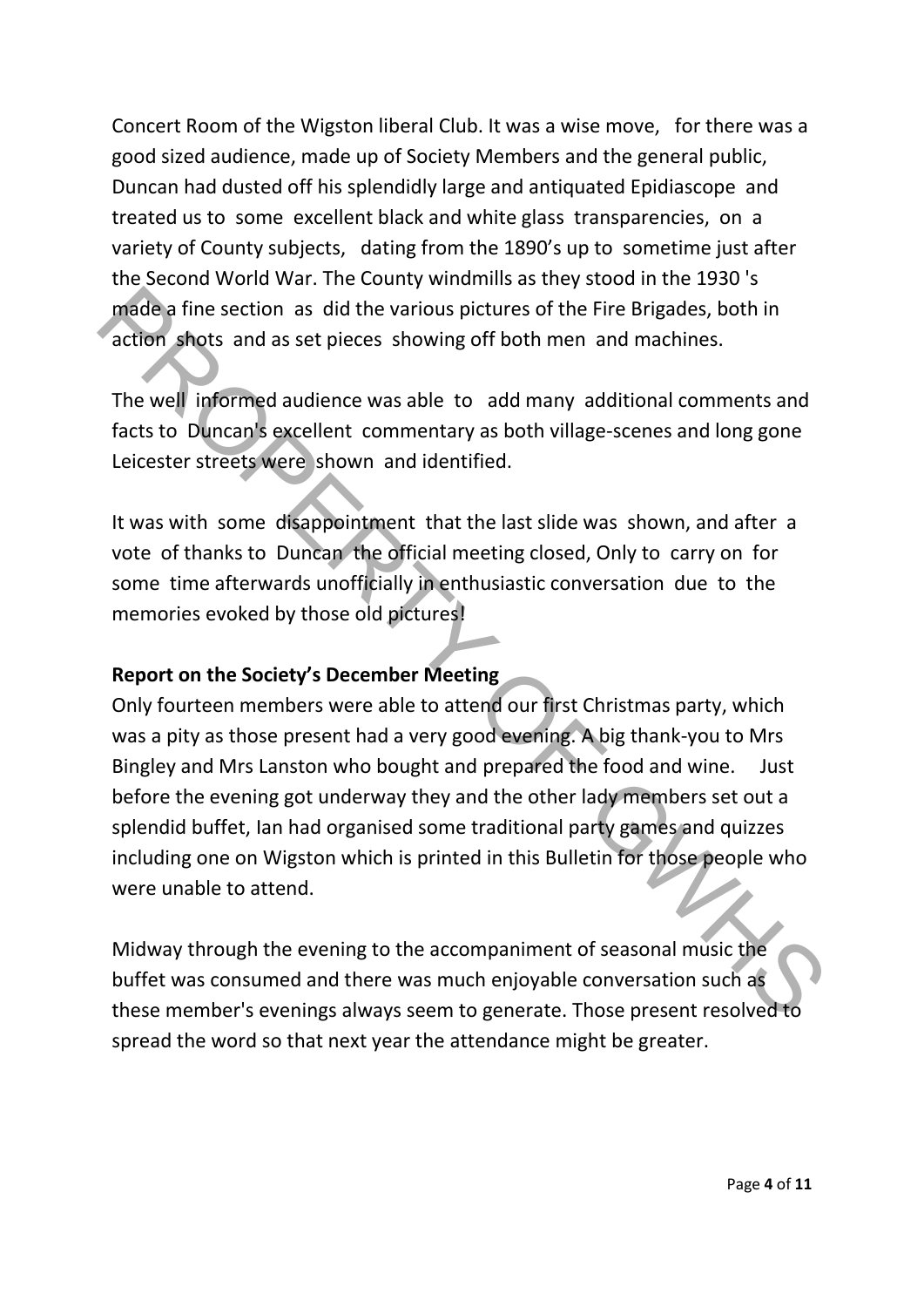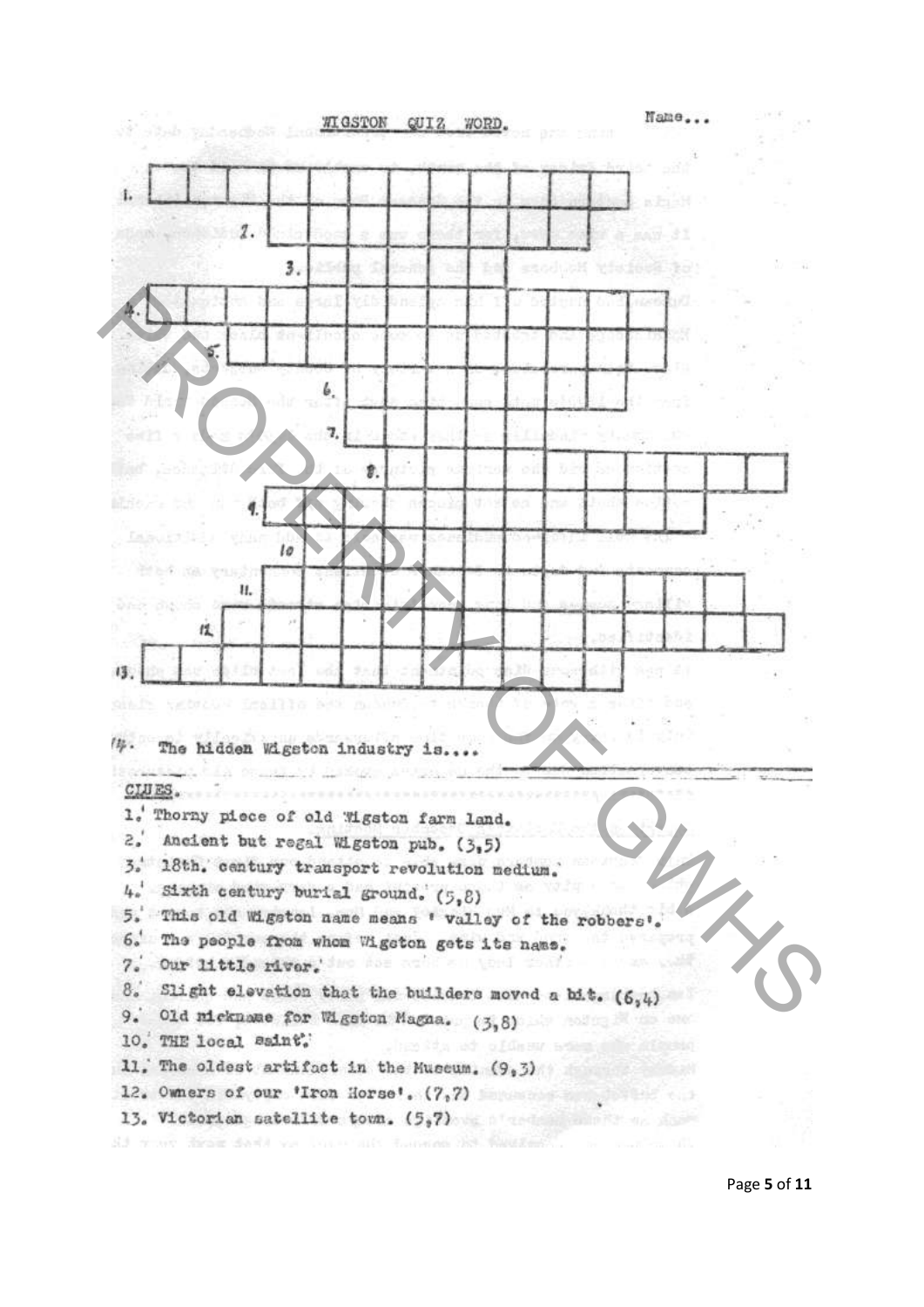#### **Boots and shoes in Wigston**

Up to the 1850's the people of Wigston, like the rest of the population walked the streets and lanes in 'Handmade' boots and shoes. They were bought and often made by the local cobbler, who was to be found in every village and town. If the footwear was not of local origin, it would almost certainly have been made by Northampton shoemakers, who were organised by middlemen into a system of outworkers similar to our own Frame Knitting industry. Between 1850 and 1900, there was a period of slow mechanisation and gradually a factory based production system overtook the industry. The resistance of the Northampton workers to accept the new machines and factory systems was one of the major reasons for the emergence of the Boot and Shoe industry in Leicestershire.

The right type of skilled labour, due to the decline of Frame Knitting, was available, as were the small workshops, which once held the frames. There was no resistance to new methods and so as the various shoemaking processes became mechanised purpose built factories with the latest machines were built. This did not exclude the small handmade trade, nor the small workshop specializing in just one process. In Wigston all these aspects of the industry were represented, from factories to individual craftsmen. This move into larger factories, by the industry, coincided with the development of South Wigston in the 1880's and l890's so the shoe factories were located there, while the smaller workshop concerns were in Wigston where the old knitting frame workshops were found. into a system of outworkers similar to our own Frame Knitting industry.<br>Between 1850 and 1900, there was a period of slow mechanisation and<br>gradually a Jactory based production system overtook the industry. The<br>rigistance

It is interesting to note that mechanisation enabled shoemakers to change styles and fashions more easily and yet maintain volume production. Probably for this reason Leicestershire became the centre for ladies and children's shoes, while Northampton retained the men's trade. For the last 100 years Boot and Shoe making has been a major Leicestershire industry, second only to the hosiery trade.

In many Leicestershire villages boot and shoe making became the dominant industry, Earl Shilton, Anstey, Sileby, In Anstey for example between 1860 and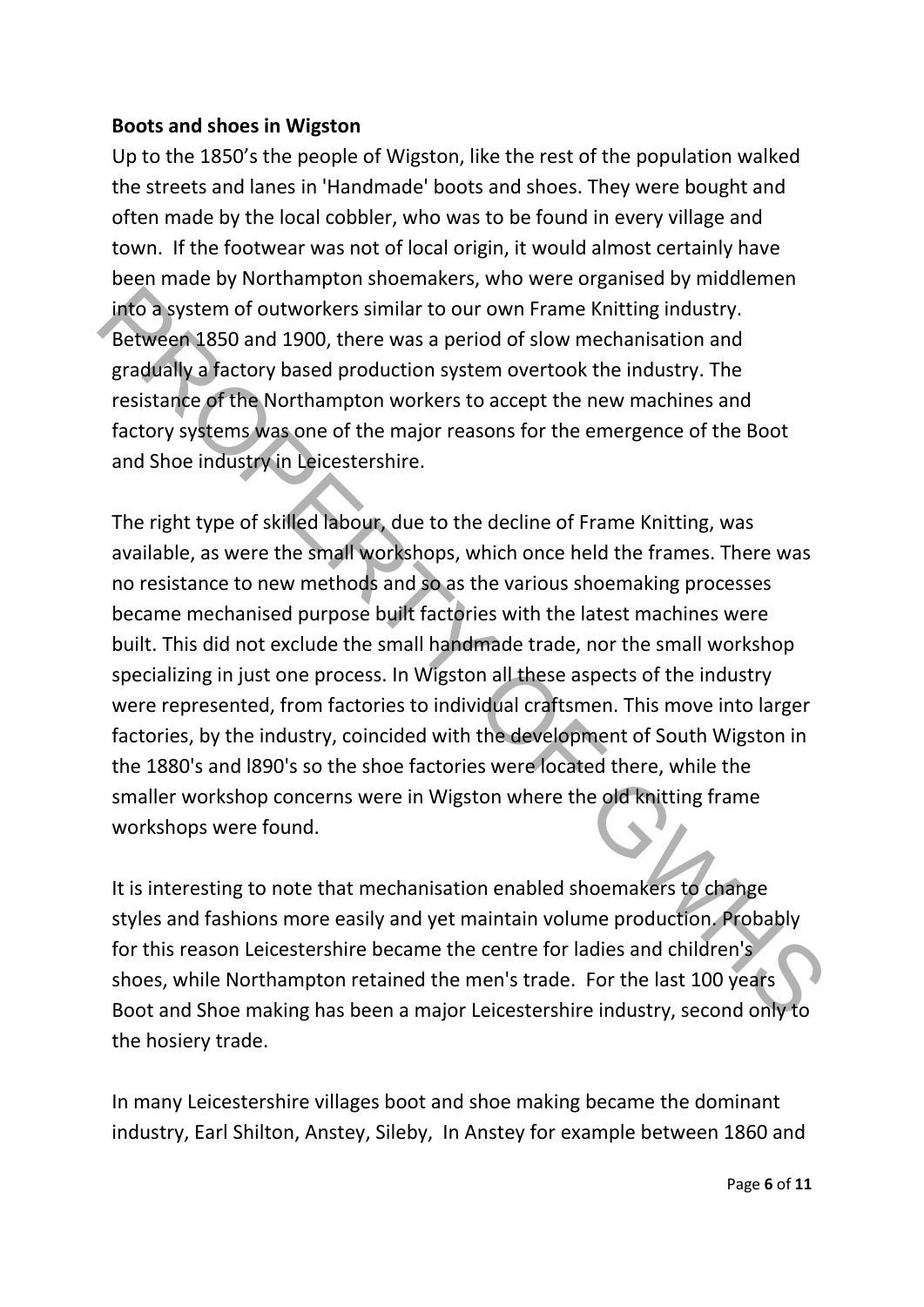1900 over 20 shoemaking firms of various sizes opened. They totally replaced the once dominant Frame knitting industry of the village

| <b>1841 Census Returns</b>     | <b>Wigston Magna</b> | <b>Boot and Shoe Workers</b>   |                                                     |
|--------------------------------|----------------------|--------------------------------|-----------------------------------------------------|
| Cordwainers and shoemakers     |                      |                                |                                                     |
| 1851 Census Returns            | <b>Wigston Magna</b> | <b>Boot and Shoe Workers</b>   |                                                     |
| Cordwainers and shoemakers     |                      |                                |                                                     |
| 1861 Census Returns            | <b>Wigston Magna</b> | <b>Boot and Shoe Workers</b>   |                                                     |
| <b>Boot and She makers</b>     |                      | 10                             |                                                     |
| <b>Binder</b>                  |                      | $\overline{2}$                 |                                                     |
| Closer                         |                      | $\mathbf{1}$                   |                                                     |
| Finisher                       |                      | $\mathbf{1}$                   |                                                     |
|                                |                      |                                |                                                     |
| 1871 Census Returns            | <b>Wigston Magna</b> | <b>Boot and Shoe Workers</b>   |                                                     |
| <b>Boot and Shoes Maker</b>    |                      | 13                             |                                                     |
| <b>Shoe Rivitter</b>           |                      | 3                              |                                                     |
| <b>Boot Nailer</b>             |                      | 4                              |                                                     |
| <b>Bonds Shoes</b>             |                      | 1                              |                                                     |
| <b>Boot Closer</b>             |                      | 1                              |                                                     |
| Finisher                       |                      |                                |                                                     |
| Warehouseman                   |                      | $\mathbf 1$                    |                                                     |
| <b>Clerk in Boot Warehouse</b> |                      |                                |                                                     |
| India Rubber Worker            |                      | (in Leicester)<br>3            |                                                     |
| Thomas Smith                   |                      | Bell Street Shoe Manufacturer: | 4 men                                               |
|                                |                      |                                |                                                     |
| <b>1881 Census Returns</b>     | <b>Wigston Magna</b> | <b>Boot and Shoe Workers</b>   |                                                     |
| <b>Shoe Maker</b>              |                      | 20                             |                                                     |
| Machinist B/S                  |                      | 2                              |                                                     |
| Clicker                        |                      | 2                              |                                                     |
| Rivitter                       |                      | 2                              |                                                     |
| Nailer                         |                      | 6                              |                                                     |
| Fitter                         |                      | $\mathbf{1}$                   |                                                     |
| <b>Thomas Smith</b>            |                      |                                | Bell Street Shoe Making Master 3 men, 1 boy, 1 Girl |
|                                |                      |                                |                                                     |

Robert Day Granville Road Shoe Manu@ 31 men, 13 women, 3 boys & 3 girls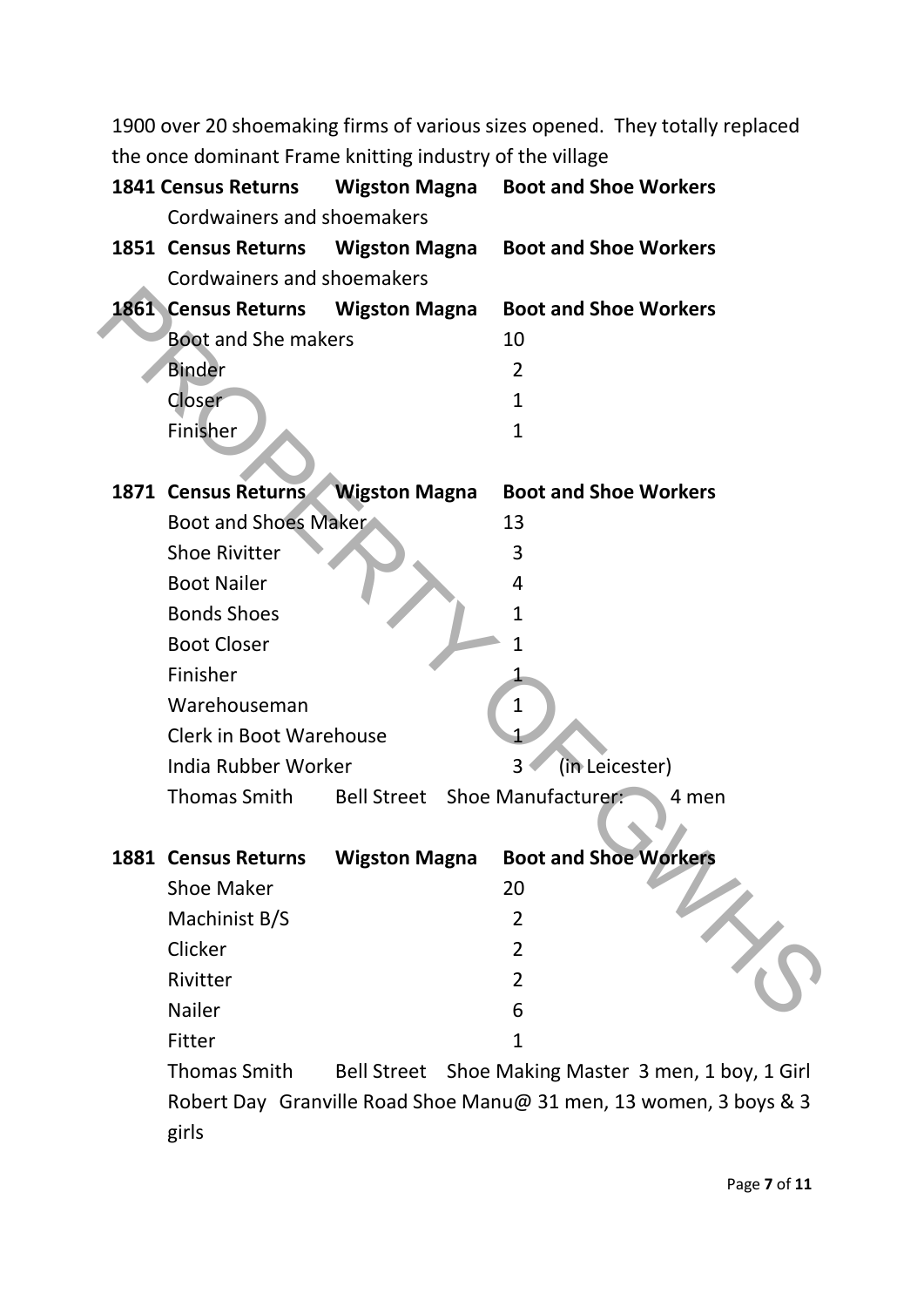For various reasons the Boot and Shoe industry in Wigston was rather more low key for while the industry was economically important it never dominated as at Anstey or Earl Shilton. In Wigston, Frame Knitting as an important industry, continued well into the second half of the nineteenth century. This was achieved by increased diversification, increased mechanisation and an early move towards factory methods of production. Secondly alternative employment was available for the men folk, both at the Midland Railway Wagon Works and Sidings and in the brick making and building trades, both of which were rapidly expanding to build both South Wigston and Victorian Wigston Magna.

The Census figures from 1841 to 1881 show a gradual increase in the number of shoemaking jobs, which is indicative of a move away from the individual craftsman to the factory. The sewing machine invented in the 1850's was the first machine to be used by the industry. This was followed nailer's and riveters invented in the 1880's. Examples of these early machines and many other artefacts connected with the Boot and Shoe Industry can be seen in the splendid displays at Northampton Museum. Another interesting fact arising from the 1881 census are the differences between the firms of Thomas Smith and Robert Day. Thomas Smith is described as a master employing five people. He lived at 50 Bell St. (Where the present Co-op Supermarket is now) and on the Wigston map of 1886 you can see his workshop in the back garden of his house. Almost certainly they would be making shoes using the old craft method, perhaps with the aid of a sewing machine. Robert Day on the other hand with 50 employees would have been in a factory using the latest machines. What is interesting is that in this transition period to the factories there was room in the Market for both kinds of production. The making of shoes involved five distinct stages. was achieved by increased diversification, increased mechanisation and an<br>early move towards factory methods of production. Secondly alternative<br>employment was available for the men folk, both at the Midland Railway<br>Whay o

#### **1. CLICKING.**

Patterns are placed on dyed leather and are cut out with sharp knives, N.B, the upper of just one shoe may be made from as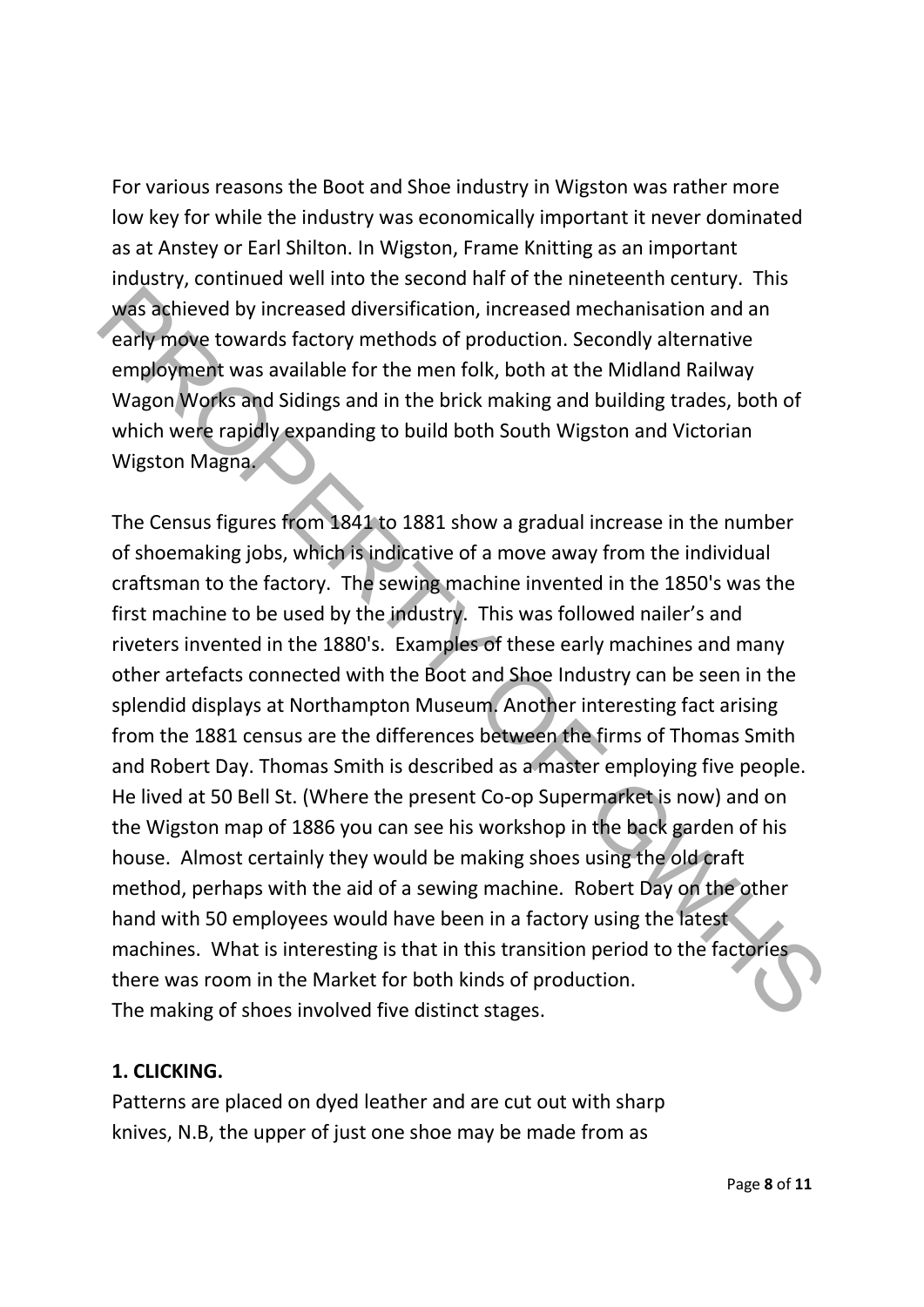many as twelve separate pieces of leather.

#### **2. CLOSING.**

This is the stitching of the pieces together to make the Upper. From i860 on adapted sewing machines.

### **3. ROUGHSTUFF MEN.**

These cut out the heavier leather insoles, soles and heels and matched them into pairs.

#### **4. LASTING.**

The uppers are joined/stitched to the soles and heels.

#### **5. FINISHING,**

Shoes are trimmed, polished, matched in pairs and boxed.

To cope with these stages, factories took on a distinctive, functional design. In Northamptonshire buildings are often three storeys high in Leicestershire generally only two storeys high. A most distinctive feature is the half cellar. Here the cool, slightly damp dark conditions are conducive to the storing of the sheets of leather, known as 'butts'. The butts were hoisted to the top of the building were the Clickers worked and the Closers, who only needed light sewing machines. (In the taller N'ton buildings the Clickers were on the top floor and the closers were on the first floor.) The Rough stuff men and the Laster's with their heavier machines and presses were on the ground floors as were the finishing rooms and warehouse. **3. ROUGHSTUFF MEN.**<br>
These cut out the heavier leather insoles, soles and heels and matched them<br>
into pairs. The uppers are pinned/stitched to the soles and heels.<br> **4. LASTING.**<br>
The uppers are pinned/stitched to the so

In Canal St. South Wigston this arrangement of cellar and two storeys can clearly be seen in the old Stamford Shoe Works of John Gamble and sons, built about 1890.

For information after 1881 one must rely on the various trade directories. By the First World War the translation of the industry to factories was virtually complete and this is reflected in the decline of named individual makers. Even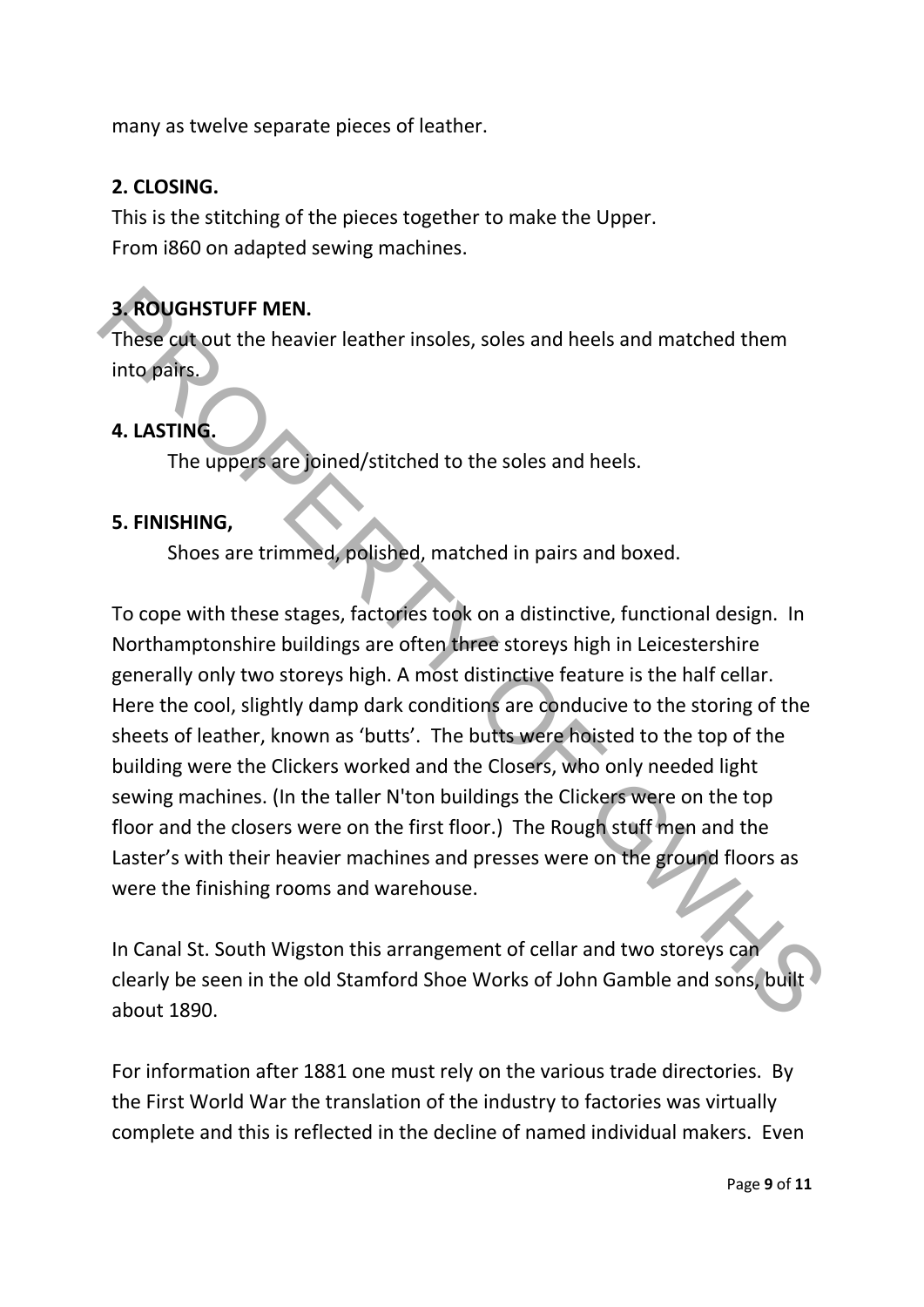within the list of individuals few would be shoemaking craftsmen, completing finished shoes! No most would be sub contracted workers concentrating on just one of the five stages of production. As the Shoe Closers did in the old Frame Knitting Shop at 5 Moat Street, Wigston.

Finally the Directories show a period of decline; by 1936 there were four factories, all now closed. The most recent, was the smallest, in the old Frame Knitting Shop on Spa Lane, trading under the name of Orchid Shoe at the time of its closure some two or three years ago. However despite the closure of these older factories the industry is still represented in Wigston by two firms on new industrial estates E.P. Shoes on Clarks Road and W. Marlow & Sons on Gloucester Crescent.

| factories, all now closed. The most recent, was the smallest, in the old Frame<br>Knitting Shop on Spa Lane, trading under the name of Orchid Shoe at the time |                   |              |                                    |                          |                          |      |  |  |  |
|----------------------------------------------------------------------------------------------------------------------------------------------------------------|-------------------|--------------|------------------------------------|--------------------------|--------------------------|------|--|--|--|
| of its closure some two or three years ago. However despite the closure of                                                                                     |                   |              |                                    |                          |                          |      |  |  |  |
| these older factories the industry is still represented in Wigston by two firms                                                                                |                   |              |                                    |                          |                          |      |  |  |  |
| on new industrial estates E.P. Shoes on Clarks Road and W. Marlow & Sons on                                                                                    |                   |              |                                    |                          |                          |      |  |  |  |
| Gloucester Crescent.                                                                                                                                           |                   |              |                                    |                          |                          |      |  |  |  |
| lan Varey                                                                                                                                                      |                   |              |                                    |                          |                          |      |  |  |  |
|                                                                                                                                                                |                   |              |                                    |                          |                          |      |  |  |  |
|                                                                                                                                                                |                   |              |                                    |                          |                          |      |  |  |  |
|                                                                                                                                                                | <b>SHOEMAKERS</b> |              | <b>WIGSTON &amp; SOUTH WIGSTON</b> |                          | 1887 to 1936             |      |  |  |  |
| <b>NAME</b>                                                                                                                                                    | <b>LOCATION</b>   | 1887         | 1896                               | 1904                     | 1912                     | 1936 |  |  |  |
| Henry Ward                                                                                                                                                     | W                 | $\mathbf{1}$ |                                    |                          |                          |      |  |  |  |
| Joseph Harrison                                                                                                                                                | W                 | $\mathbf{1}$ |                                    |                          |                          |      |  |  |  |
| Joseph Crane                                                                                                                                                   | W                 | $\mathbf{1}$ |                                    |                          |                          |      |  |  |  |
| Jesse Farmer                                                                                                                                                   | W                 | $\mathbf{1}$ | $\mathbf{1}$                       | 1                        |                          |      |  |  |  |
| William Hurst                                                                                                                                                  | W                 | $\mathbf{1}$ | $\mathbf{1}$                       | $\mathbf{1}$             |                          |      |  |  |  |
| Joseph Sampson                                                                                                                                                 | W                 | $\mathbf{1}$ | $\overline{\phantom{a}}$           |                          |                          |      |  |  |  |
| William Smith                                                                                                                                                  | W                 | $\mathbf{1}$ | $\mathbf{1}$                       | $\overline{a}$           |                          |      |  |  |  |
| Elias Byford                                                                                                                                                   | W                 |              | $\mathbf{1}$                       |                          |                          |      |  |  |  |
| <b>Thomas Colver</b>                                                                                                                                           | W                 |              | $\mathbf{1}$                       | $\mathbf{1}$             |                          |      |  |  |  |
| Alfred Goodman                                                                                                                                                 | W                 |              | $\mathbf 1$                        |                          |                          |      |  |  |  |
| <b>William Pearce</b>                                                                                                                                          | W                 |              | $\mathbf 1$                        |                          |                          |      |  |  |  |
| Thomas Callis                                                                                                                                                  | W                 |              | $1\,$                              | 1                        |                          |      |  |  |  |
| John Woolman                                                                                                                                                   | W                 | $\mathbf{1}$ | $\overline{\phantom{a}}$           | $\overline{\phantom{a}}$ | $\overline{\phantom{0}}$ |      |  |  |  |

#### **SHOEMAKERS WIGSTON & SOUTH WIGSTON 1887 to 1936**